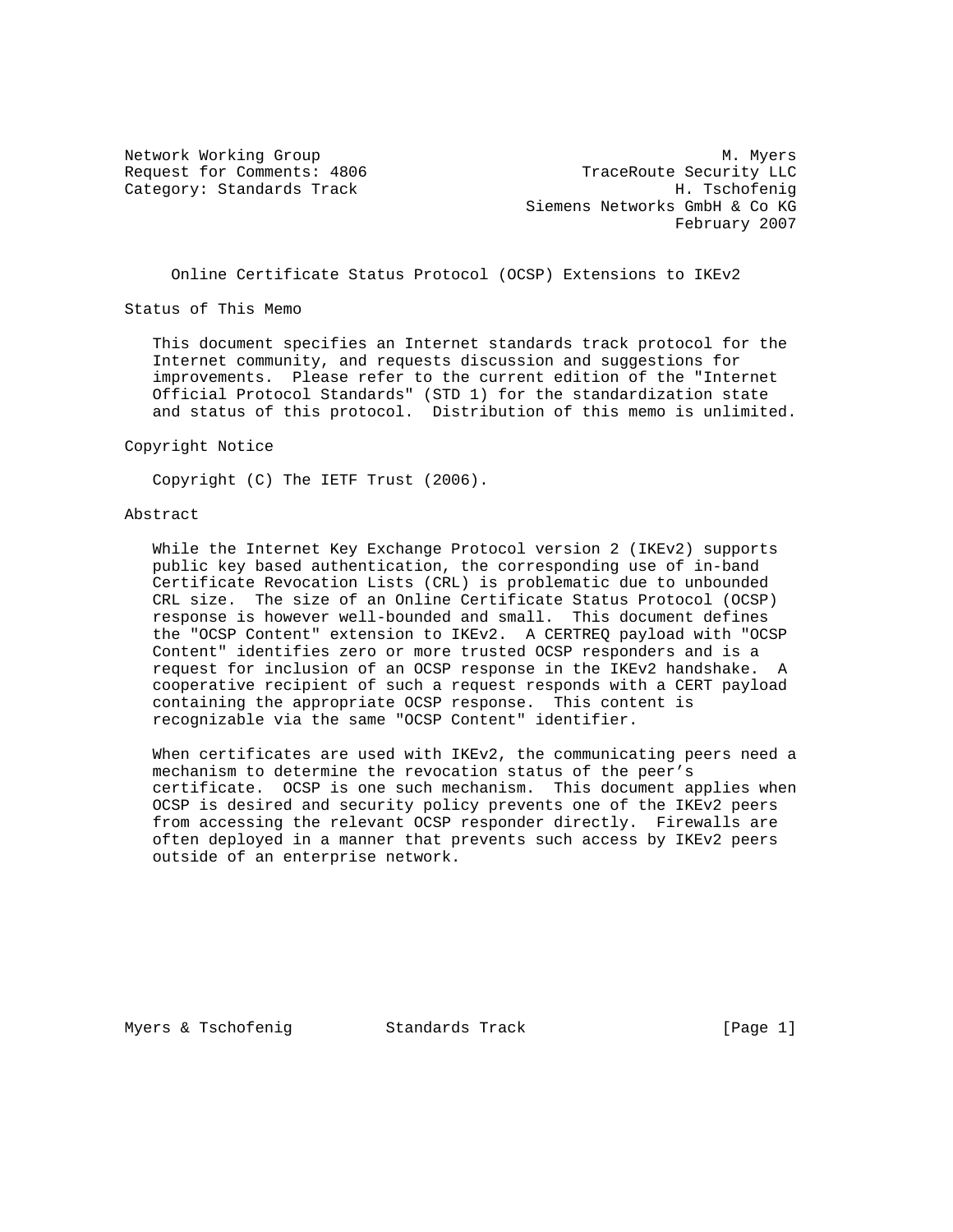Table of Contents

| 2.1                                              |                |
|--------------------------------------------------|----------------|
|                                                  |                |
|                                                  | 4              |
|                                                  |                |
|                                                  |                |
| 4.1. Request for OCSP Support 5                  |                |
| 4.2. Response to OCSP Support 6                  |                |
|                                                  |                |
|                                                  |                |
| Extended Authentication Protocol (EAP) 7<br>5.2. |                |
|                                                  | - 8            |
| 7                                                | $\overline{9}$ |
|                                                  |                |
| 9.                                               |                |
|                                                  |                |

## 1. Introduction

 Version 2 of the Internet Key Exchange (IKE) protocol [IKEv2] supports a range of authentication mechanisms, including the use of public key based authentication. Confirmation of certificate reliability is essential in order to achieve the security assurances public key cryptography provides. One fundamental element of such confirmation is reference to certificate revocation status (see [RFC3280] for additional detail).

 The traditional means of determining certificate revocation status is through the use of Certificate Revocation Lists (CRLs). IKEv2 allows CRLs to be exchanged in-band via the CERT payload.

 However, CRLs can grow unbounded in size. Many real-world examples exist to demonstrate the impracticality of including a multi-megabyte file in an IKE exchange. This constraint is particularly acute in bandwidth-limited environments (e.g., mobile communications). The net effect is exclusion of in-band CRLs in favor of out-of-band (OOB) acquisition of these data, should they even be used at all.

 Reliance on OOB methods can be further complicated if access to revocation data requires use of IPsec (and therefore IKE) to establish secure and authorized access to the CRLs of an IKE participant. Such network access deadlock further contributes to a reduced reliance on the status of certificate revocations in favor of blind trust.

Myers & Tschofenig Track Track [Page 2]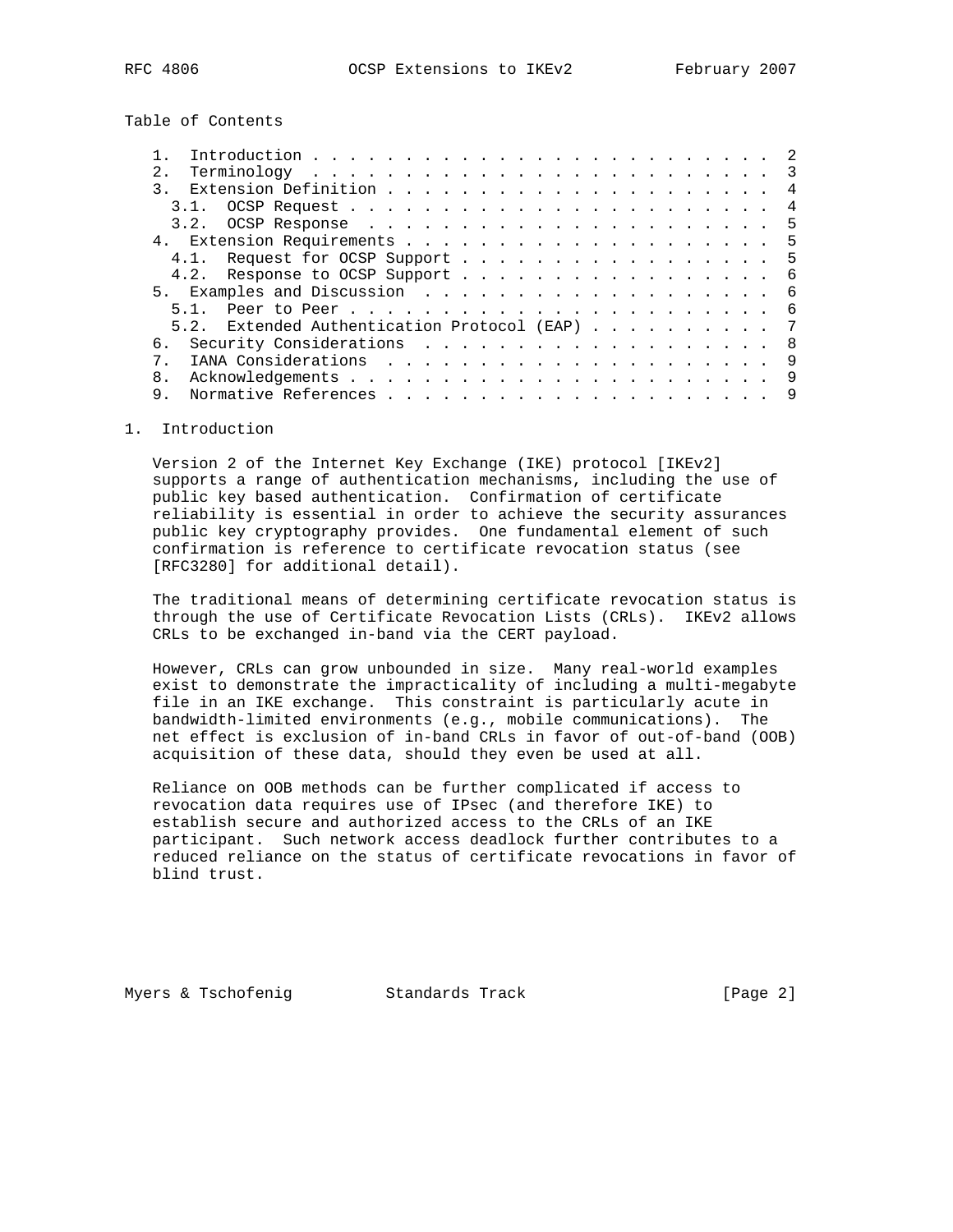OCSP [RFC2560] offers a useful alternative. The size of an OCSP response is bounded and small and therefore suitable for in-band IKEv2 signaling of a certificate's revocation status.

 This document defines an extension to IKEv2 that enables the use of OCSP for in-band signaling of certificate revocation status. A new content encoding is defined for use in the CERTREQ and CERT payloads. A CERTREQ payload with "OCSP Content" identifies zero or more trusted OCSP responders and is a request for inclusion of an OCSP response in the IKEv2 handshake. A cooperative recipient of such a request responds with a CERT payload containing the appropriate OCSP response. This content is recognizable via the same "OCSP Content" identifier.

#### 2. Terminology

 The key words "MUST", "MUST NOT", "REQUIRED", "SHALL", "SHALL NOT", "SHOULD", "SHOULD NOT", "RECOMMENDED", "MAY", and "OPTIONAL" in this document are to be interpreted as described in RFC 2119 [RFC2119].

This document defines the following terms:

OCSP request:

 An OCSP request refers to the CERTREQ payload that contains a new content encoding, referred to as OCSP Content, that conforms to the definition and behavior specified in Section 3.1.

#### OCSP response:

 An OCSP response refers to the CERT payload that contains a new content encoding, referred to as OCSP Content, that conforms to the definition and behavior specified in Section 3.2.

### OCSP responder:

 The term OCSP responder refers to the entity that accepts requests from an OCSP client and returns responses as defined in [RFC2560]. Note that the OCSP responder does not refer to the party that sends the CERT message.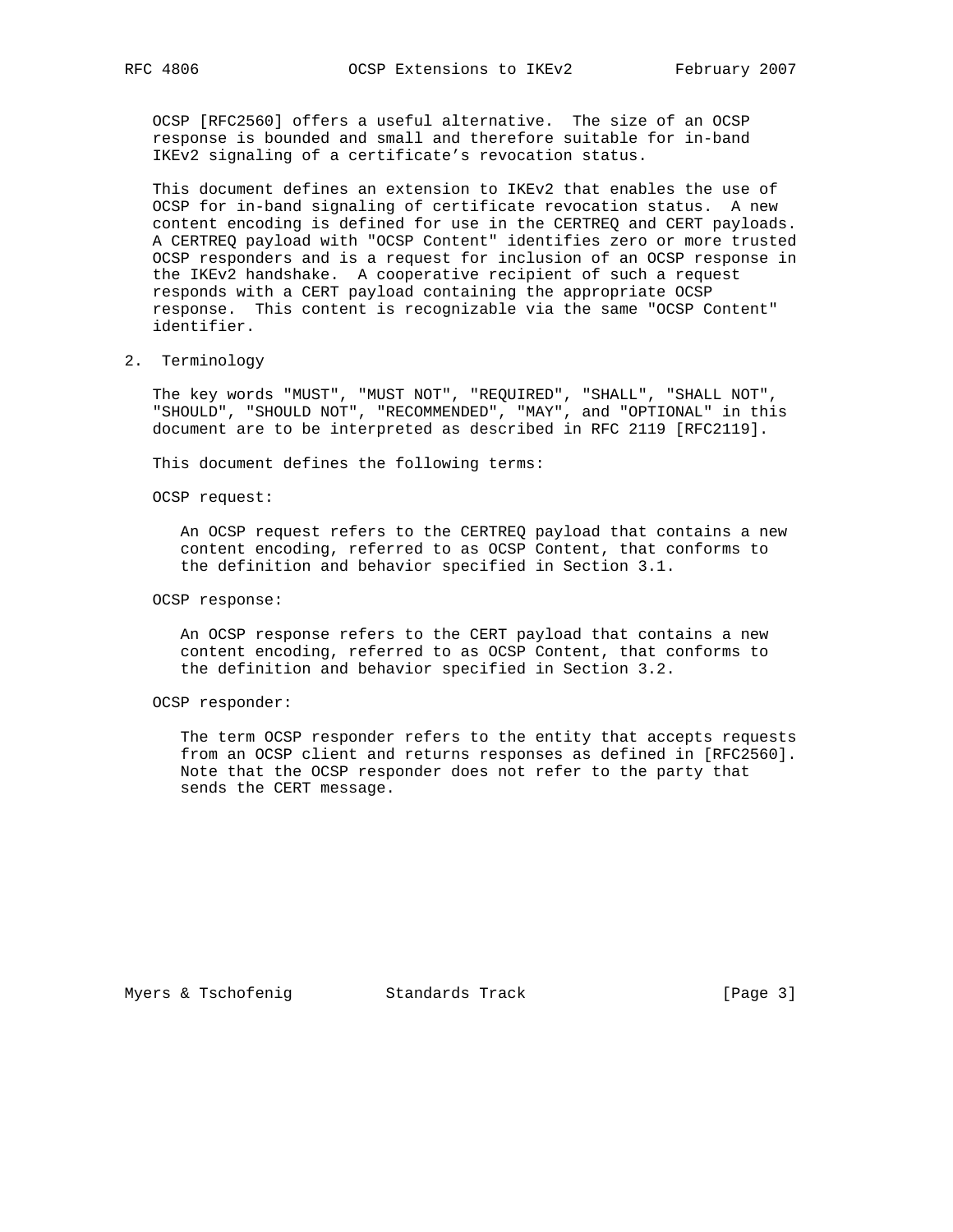# 3. Extension Definition

 With reference to Section 3.6 of [IKEv2], the values for the Cert Encoding field of the CERT payload are extended as follows (see also the IANA Considerations section of this document):

| Certificate Encoding | Value |
|----------------------|-------|
|                      |       |
| OCSP Content         |       |

#### 3.1. OCSP Request

 A value of OCSP Content (14) in the Cert Encoding field of a CERTREQ Payload indicates the presence of zero or more OCSP responder certificate hashes in the Certificate Authority field of the CERTREQ payload. Section 2.2 of [RFC2560] defines responses, which belong to one of the following three groups:

- (a) the CA who issued the certificate
- (b) a Trusted Responder whose public key is trusted by the requester
- (c) a CA Designated Responder (Authorized Responder) who holds a specially marked certificate issued directly by the CA, indicating that the responder may issue OCSP responses for that CA

 In case of (a), the use of hashes in the CERTREQ message is not needed since the OCSP response is signed by the CA who issued the certificate. In case of (c), the OCSP response is signed by the CA Designated Responder whereby the sender of the CERTREQ message does not know the public key in advance. The presence of OCSP Content in a CERTREQ message will identify one or more OCSP responders trusted by the sender in case of (b).

The presence of OCSP Content (14) in a CERTREQ message:

- 1. identifies zero or more OCSP responders trusted by the sender;
- 2. notifies the recipient of sender's support for the OCSP extension to IKEv2; and
- 3. notifies the recipient of sender's desire to receive OCSP confirmation in a subsequent CERT payload.

Myers & Tschofenig and Standards Track and Standards (Page 4)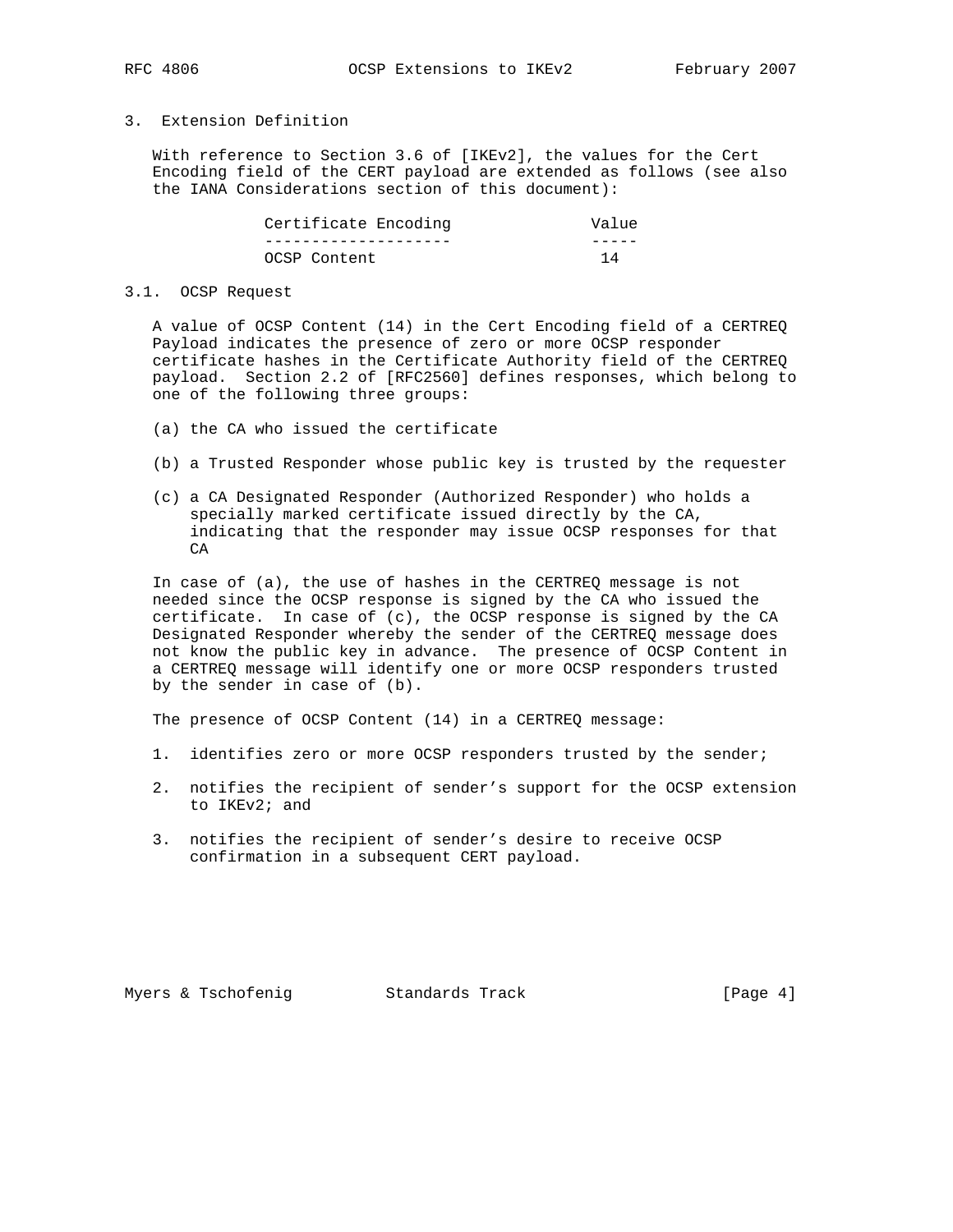#### 3.2. OCSP Response

 A value of OCSP Content (14) in the Cert Encoding field of a CERT Payload indicates the presence of an OCSP response in the Certificate Data field of the CERT payload.

 Correlation between an OCSP response CERT payload and a corresponding CERT payload carrying a certificate can be achieved by matching the OCSP response CertID field to the certificate. See [RFC2560] for the definition of OCSP response content.

- 4. Extension Requirements
- 4.1. Request for OCSP Support

 Section 3.7 of [IKEv2] allows for the concatenation of trust anchor hashes as the Certification Authority value of a single CERTREQ message. There is no means however to indicate which among those hashes, if present, relates to the certificate of a trusted OCSP responder.

 Therefore, an OCSP request, as defined in Section 3.1 above, is transmitted separate from any other CERTREQ payloads in an IKEv2 exchange.

Where it is useful to identify more than one trusted OCSP responder, each such identification SHALL be concatenated in a manner identical to the method documented in Section 3.7 of [IKEv2] regarding the assembly of multiple trust anchor hashes.

 The Certification Authority value in an OCSP request CERTREQ SHALL be computed and produced in a manner identical to that of trust anchor hashes as documented in Section 3.7 of [IKEv2].

 Upon receipt of an OCSP response CERT payload corresponding to a prior OCSP request CERTREQ, the CERTREQ sender SHALL incorporate the OCSP response into path validation logic defined by [RFC3280].

 Note that the lack of an OCSP response CERT payload after sending an OCSP request CERT payload might be an indication that this OCSP extension is not supported. As a result, it is recommended that nodes be configured to require a response only if it is known that all peers do in fact support this extension. Otherwise, it is recommended that the nodes be configured to try OCSP and, if there is no response, attempt to determine certificate revocation status by some other means.

Myers & Tschofenig Track Track [Page 5]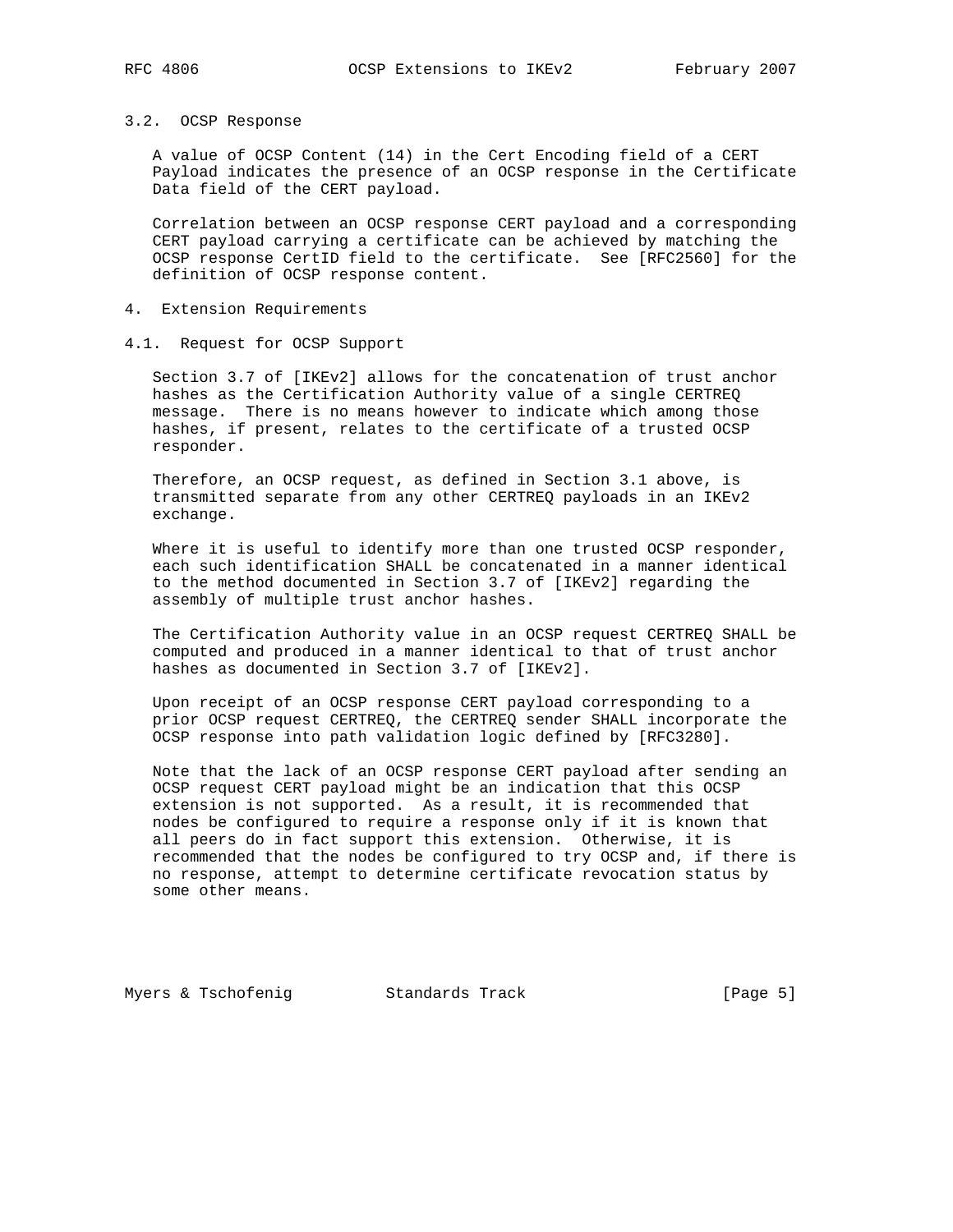### 4.2. Response to OCSP Support

 Upon receipt of an OCSP request CERTREQ payload, the recipient SHOULD acquire the related OCSP-based assertion and produce and transmit an OCSP response CERT payload corresponding to the certificate needed to verify its signature on IKEv2 payloads.

 An OCSP response CERT payload is transmitted separate from any other CERT payload in an IKEv2 exchange.

 The means by which an OCSP response may be acquired for production of an OCSP response CERT payload is out of scope of this document.

 The Certificate Data field of an OCSP response CERT payload SHALL contain a DER-encoded OCSPResponse structure as defined in [RFC2560].

5. Examples and Discussion

 This section shows the standard IKEv2 message examples with both peers, the initiator and the responder, using public key based authentication, CERTREQ and CERT payloads. The first instance corresponds to Section 1.2 of [IKEv2], the illustrations of which are reproduced below for reference.

5.1. Peer to Peer

 Application of the IKEv2 extensions defined in this document to the peer-to-peer exchange defined in Section 1.2 of [IKEv2] is as follows. Messages are numbered for ease of reference.

|     | Initiator                                                                                                                     |      | Responder                                                    |
|-----|-------------------------------------------------------------------------------------------------------------------------------|------|--------------------------------------------------------------|
|     |                                                                                                                               |      |                                                              |
| (1) | HDR, SAil, KEi, Ni                                                                                                            | $--$ |                                                              |
| (2) |                                                                                                                               |      | $\leftarrow$ - HDR, SAr1, KEr, Nr,<br>CERTREO (OCSP Request) |
| (3) | HDR, SK $\{IDi, CERT(certificeate), --\}$<br>CERT(OCSP Response),<br>CERTREO (OCSP Request),<br>[IDr, ] AUTH, SAi2, TSi, TSr} |      |                                                              |
| (4) |                                                                                                                               |      | $\leftarrow$ -- HDR, SK $\{IDr,$<br>$CERT(certificate)$ ,    |

OCSP Extensions to Baseline IKEv2

 CERT(OCSP Response), AUTH, SAr2, TSi, TSr}

Myers & Tschofenig and Standards Track and Standards Track (Page 6)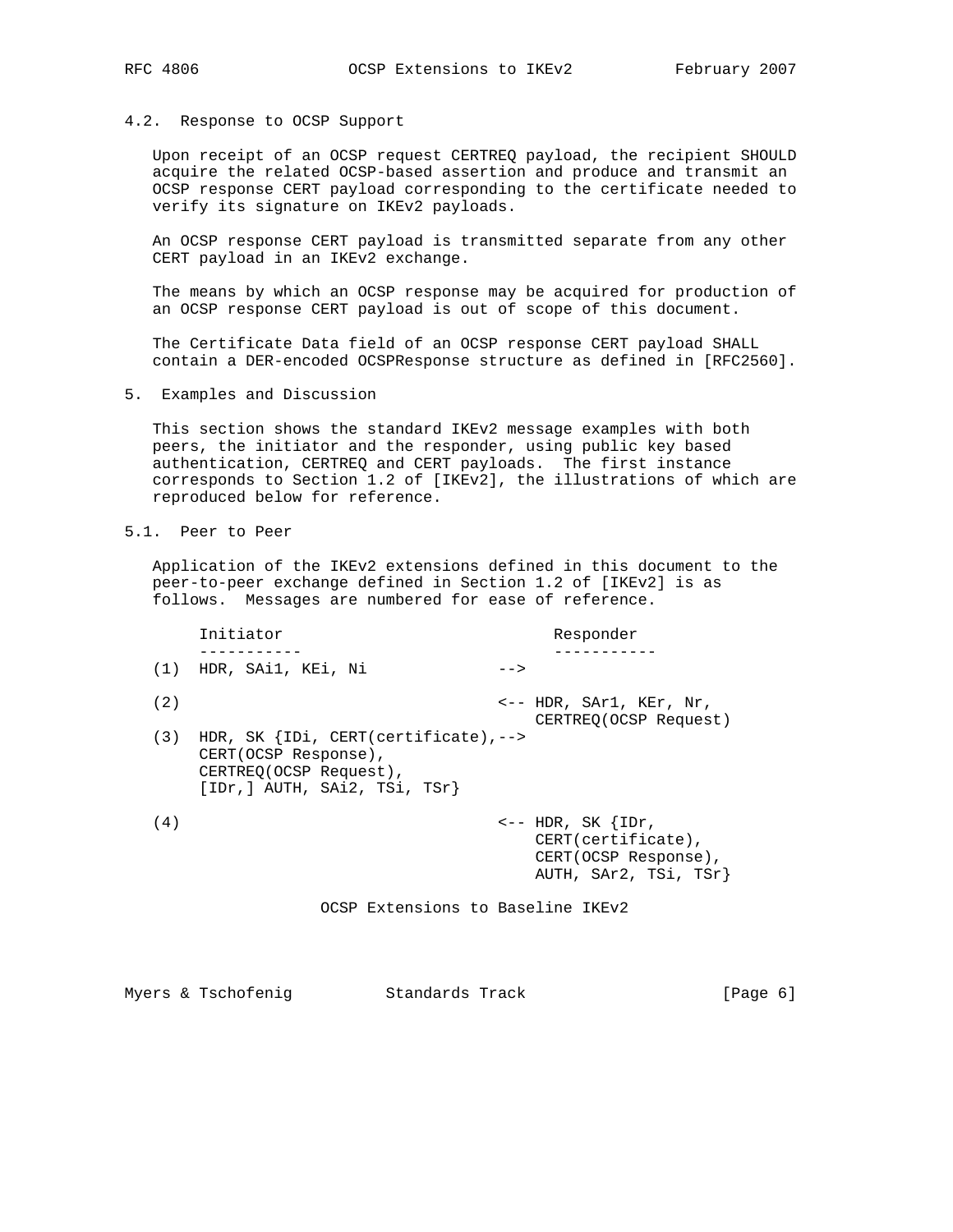In (2), Responder sends an OCSP request CERTREQ payload identifying zero or more OCSP responders trusted by the Responder. In response, Initiator sends in (3) both a CERT payload carrying its certificate and an OCSP response CERT payload covering that certificate. In (3), Initiator also requests an OCSP response via the OCSP request CERTREQ payload. In (4), the Responder returns its certificate and a separate OCSP response CERT payload covering that certificate.

 It is important to note that in this scenario, the Responder in (2) does not yet possess the Initiator's certificate and therefore cannot form an OCSP request as defined in [RFC2560]. To bypass this problem, hashes are used as defined in Section 4.1. In such instances, OCSP Requests are simply index values into these data. Thus, it is easily inferred that OCSP responses can be produced in the absence of a corresponding request (provided that OCSP nonces are not used, see Section 6).

 It is also important in extending IKEv2 toward OCSP in this scenario that the Initiator has certain knowledge that the Responder is capable of and willing to participate in the extension. Yet the Responder will only trust one or more OCSP responder signatures. These factors motivate the definition of OCSP responder hash extension.

5.2. Extended Authentication Protocol (EAP)

 Another scenario of pressing interest is the use of EAP to accommodate multiple end users seeking enterprise access to an IPsec gateway. Note that OCSP is used for the certificate status check of the server side IKEv2 certificate and not for certificates that may be used within EAP methods (either by the EAP peer or the EAP server). As with the preceding section, the following illustration is extracted from [IKEv2]. In the event of a conflict between this document and [IKEv2] regarding these illustrations, [IKEv2] SHALL dominate.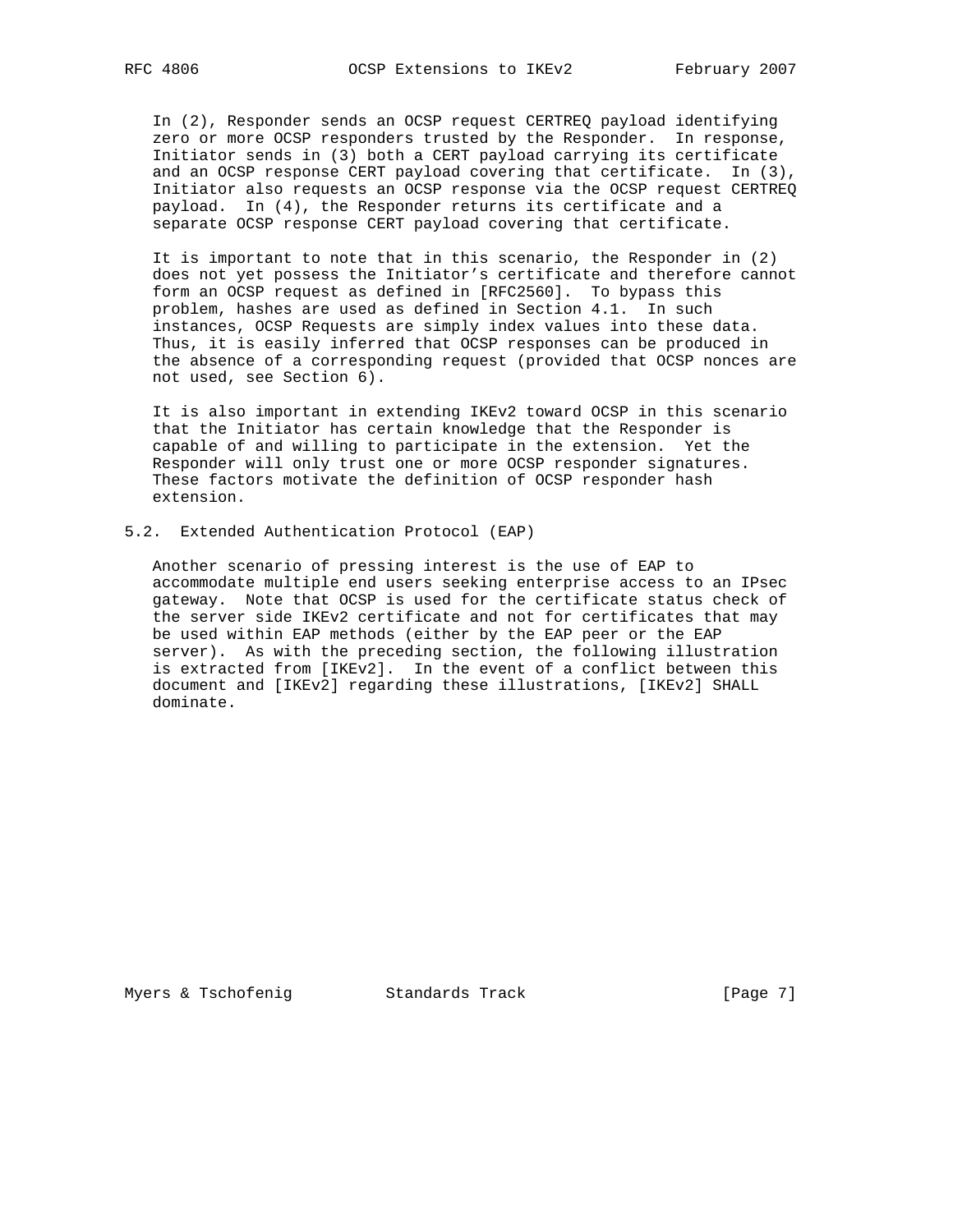|            | Initiator                                                                   | Responder                                                                                          |
|------------|-----------------------------------------------------------------------------|----------------------------------------------------------------------------------------------------|
| (1)<br>(2) | HDR, SAil, KEi, Ni                                                          | $--$<br><-- HDR, SAr1, KEr, Nr                                                                     |
| (3)        | HDR, SK $\{IDi,$<br>CERTREQ(OCSP Request),<br>[IDr, ] AUTH, SAi2, TSi, TSr} | $--$                                                                                               |
| (4)        |                                                                             | $\leftarrow$ -- HDR, SK $\{IDr,$<br>$CERT(certificate)$ ,<br>CERT(OCSP Response),<br>AUTH, $EAP$ } |
| (5)        | HDR, SK ${ERP}$                                                             | $--$                                                                                               |
| (6)        |                                                                             | $\leftarrow$ -- HDR, SK $\{EAP \text{ (success)}\}$                                                |
| (7)        | HDR, SK $\{AUTH\}$                                                          | $--$                                                                                               |
| (8)        |                                                                             | <-- HDR, SK {AUTH, SAr2, TSi,<br>TSr 1                                                             |

OCSP Extensions to EAP in IKEv2

 In the EAP scenario, messages (5) through (8) are not relevant to this document.

## 6. Security Considerations

 For the reasons noted above, an OCSP request, as defined in Section 3.1, is used in place of an OCSP request syntax to trigger production and transmission of an OCSP response. OCSP, as defined in [RFC2560], may contain a nonce request extension to improve security against replay attacks (see Section 4.4.1 of [RFC2560] for further details). The OCSP request defined by this document cannot accommodate nonces. [RFC2560] deals with this aspect by allowing pre-produced responses.

 [RFC2560] points to this replay vulnerability and indicates: "The use of precomputed responses allows replay attacks in which an old (good) response is replayed prior to its expiration date but after the certificate has been revoked. Deployments of OCSP should carefully evaluate the benefit of precomputed responses against the probability of a replay attack and the costs associated with its successful execution." Nodes SHOULD make the required freshness of an OCSP response configurable.

Myers & Tschofenig Track Chandards Track Track [Page 8]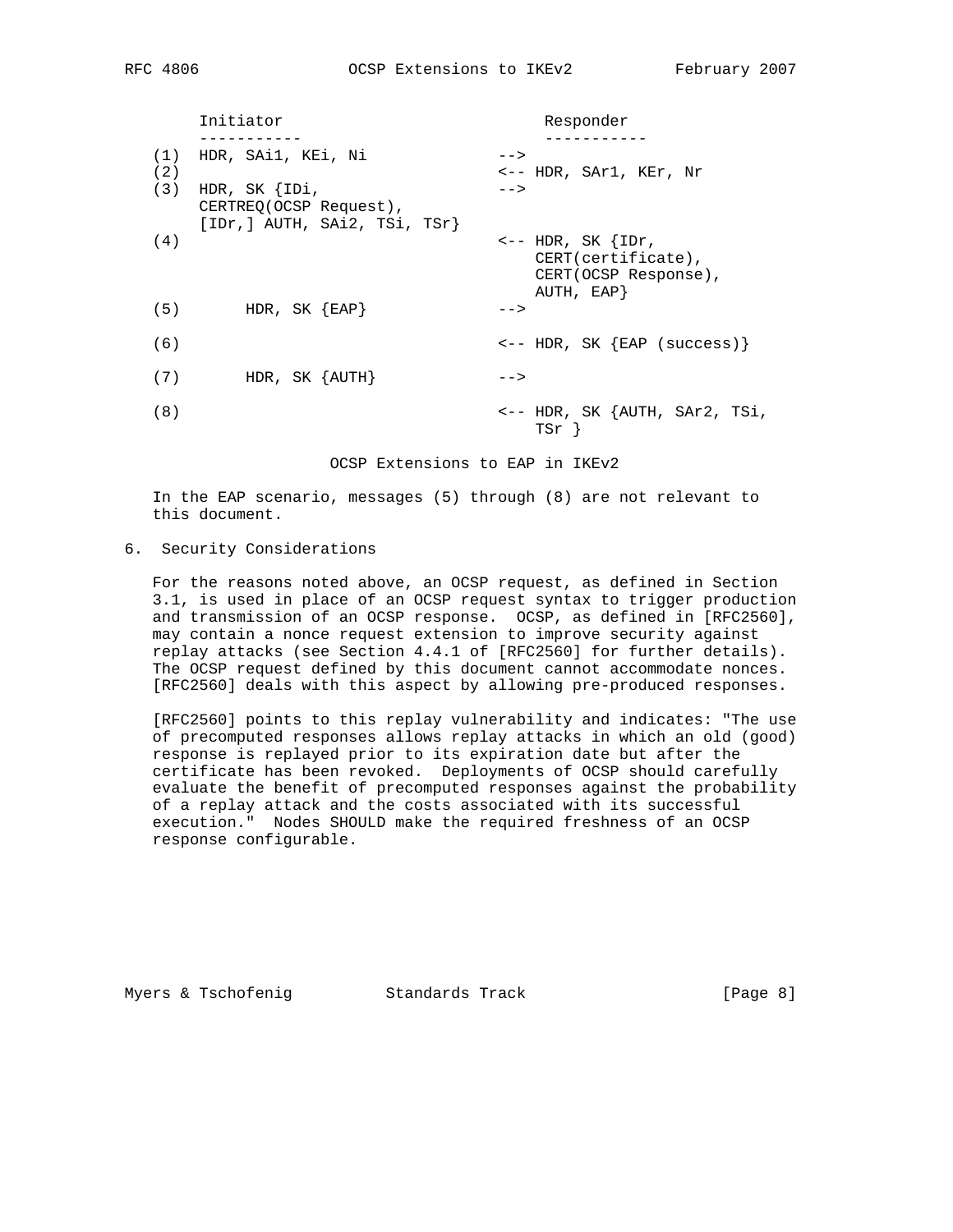# 7. IANA Considerations

 This document defines one new field type for use in the IKEv2 Cert Encoding field of the Certificate Payload format. Official assignment of the "OCSP Content" extension to the Cert Encoding table of Section 3.6 of [IKEv2] has been acquired from IANA.

| Certificate Encoding | Value |
|----------------------|-------|
|                      |       |
| OCSP Content         |       |

### 8. Acknowledgements

 The authors would like to thank Russ Housley for his support. Additionally, we would like to thank Pasi Eronen, Nicolas Williams, Liqiang (Larry) Zhu, Lakshminath Dondeti, and Paul Hoffman for their review. Pasi gave us invaluable last-call comments. We would also like to thank Tom Taylor for his Gen-ART review. Jari Arkko gave us IESG review comments.

- 9. Normative References
	- [IKEv2] Kaufman, C., "Internet Key Exchange (IKEv2) Protocol", RFC 4306, December 2005.
	- [RFC2119] Bradner, S., "Key words for use in RFCs to Indicate Requirement Levels", BCP 14, RFC 2119, March 1997.
	- [RFC2560] Myers, M., Ankney, R., Malpani, A., Galperin, S., and C. Adams, "X.509 Internet Public Key Infrastructure Online Certificate Status Protocol - OCSP", RFC 2560, June 1999.
	- [RFC3280] Housley, R., Polk, W., Ford, W., and D. Solo, "Internet X.509 Public Key Infrastructure Certificate and Certificate Revocation List (CRL) Profile", RFC 3280, April 2002.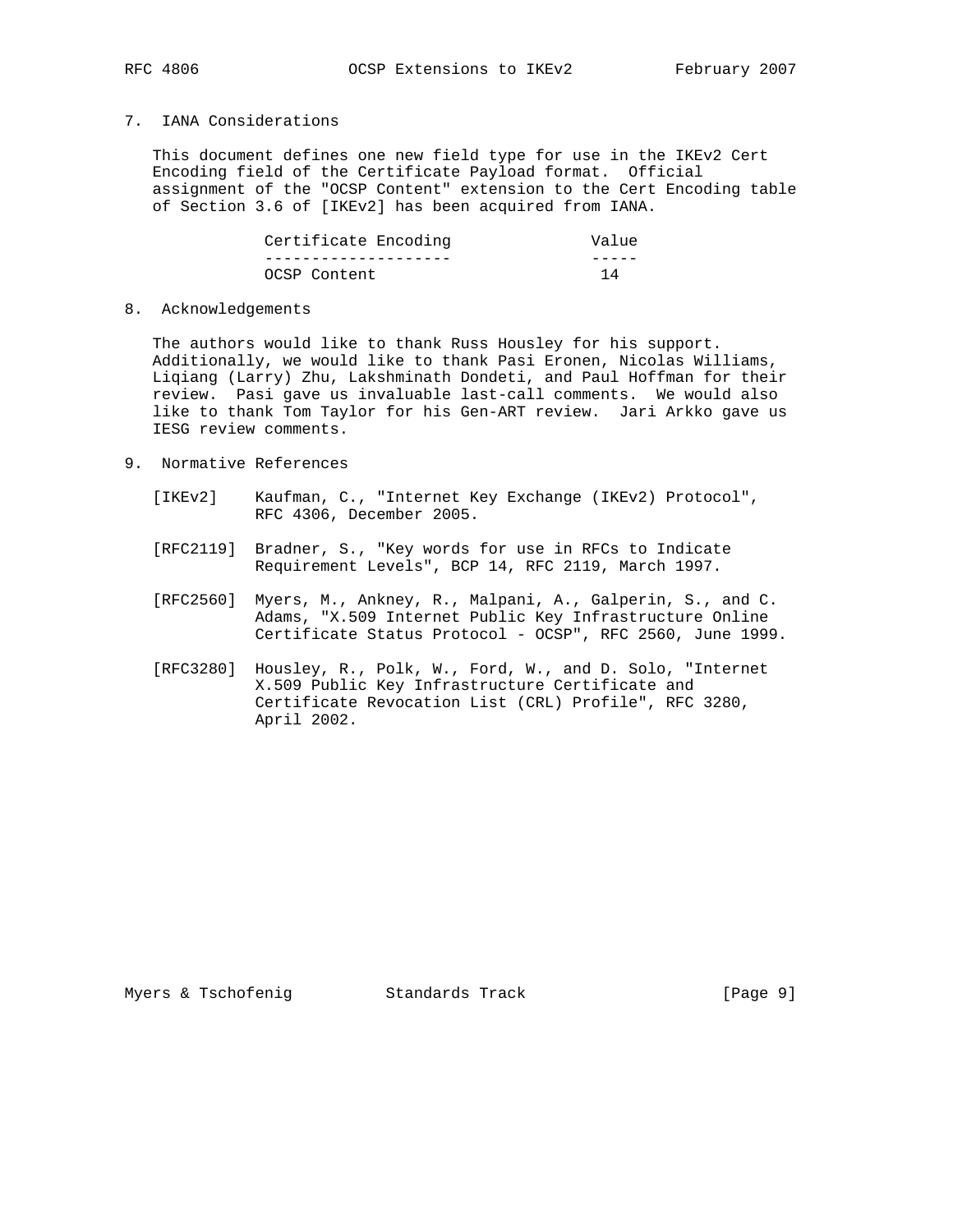Authors' Addresses

 Michael Myers TraceRoute Security LLC

EMail: mmyers@fastq.com

 Hannes Tschofenig Siemens Networks GmbH & Co KG Otto-Hahn-Ring 6 Munich, Bavaria 81739 Germany

 EMail: Hannes.Tschofenig@siemens.com URI: http://www.tschofenig.com

Myers & Tschofenig Standards Track [Page 10]